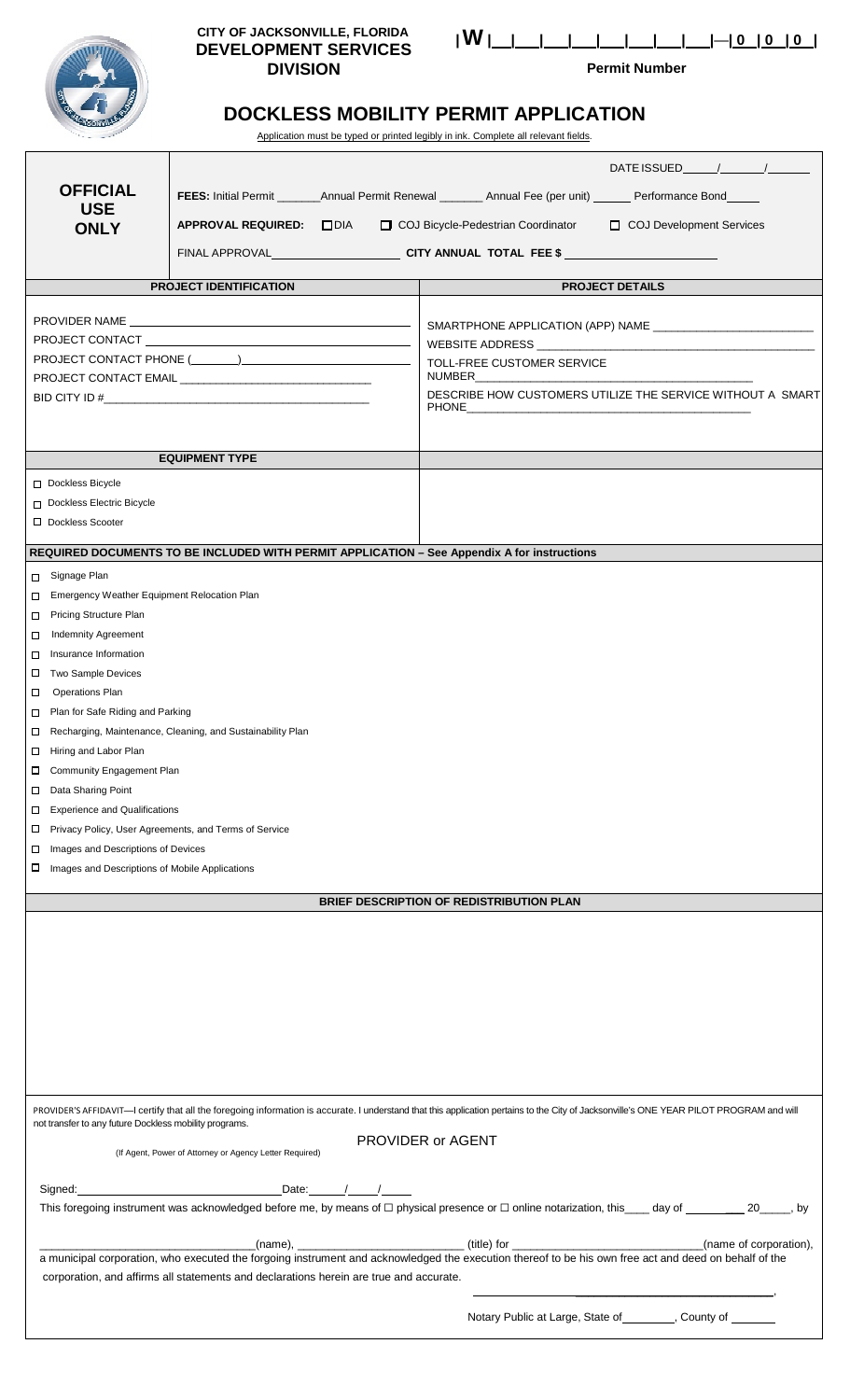# **General Conditions**<br>**Definitions Bicycle rack means a stational**

| <b>Definitions</b> | Bicycle rack means a stationary fixture to which a            | General            | It shall be unlawful for an Operator to provide or         |
|--------------------|---------------------------------------------------------------|--------------------|------------------------------------------------------------|
|                    | bicycle can be securely attached to prevent theft.            | <b>Regulations</b> | operate a Dockless mobility program within the City        |
|                    | <b>Corral means Dockless Mobility Unit parking facilities</b> |                    | without first obtaining a permit from the Department.      |
|                    | that can accommodate a group of Dockless Mobility             |                    | Operators shall obtain a separate permit for each          |
|                    |                                                               |                    |                                                            |
|                    | Units typically installed in the right-of-way and may         |                    | Dockless Mobility Unit type provided by that Operator.     |
|                    | include the space occupied by a single vehicle parking        |                    | Operators shall re-apply for a permit upon the             |
|                    | space.                                                        |                    | conclusion of each one-year period.                        |
|                    | City-owned property means property owned,                     |                    | All Dockless bicycles utilized in a Dockless mobility      |
|                    | occupied, managed, maintained, or controlled by the           |                    | program shall conform to the standards set forth in Title  |
|                    | City pursuant to deed, easement, lease, license, or           |                    | 16, Code of Federal Regulations, Chapter II, Subchapter    |
|                    | dedication, and includes City park land and any other         |                    | C, Part 1512 - Requirements for Bicycles, the safety       |
|                    | property owned by or under the control of the City.           |                    | standards outlined in ISO 43.150 -Cycles, subsection       |
|                    | When City-owned property is identified for use for a          |                    | 4210, and F.S. §316.2065, as may be amended or             |
|                    | Dockless mobility unit facility, it shall be considered an    |                    | revised. F.S. §316.2065(15) prohibits the rental of        |
|                    | ancillary ROW area subject to City right-of-way               |                    | Dockless mobility units to persons under sixteen           |
|                    | standards and regulations and under the jurisdiction of       |                    | (16) years of age without also providing or requiring the  |
|                    | the City.                                                     |                    | use of a helmet. The Operator's mobile application         |
|                    | Customer or User means the individual who rents or            |                    | must inform users of helmet laws and encourage the         |
|                    | uses a Dockless mobility unit that is provided by an          |                    | use of helmets.                                            |
|                    | Operator.                                                     |                    | All Dockless mobility units utilized shall comply with     |
|                    | Department means the Planning and Development                 |                    | the lighting standards set forth in F.S. §316.2065(7), as  |
|                    | Department.                                                   |                    | may be amended or revised, which requires a                |
|                    | Director means the Department Director.                       |                    | reflective front white light visible from a distance of at |
|                    | Dockless bicycle program means a program                      |                    | least five hundred (500) feet and a reflective rear red    |
|                    | authorized by this Chapter that provides bicycles or          |                    | light visible from a distance of at least six hundred      |
|                    | electric bicycles for short-term rentals for point to point   |                    | (600) feet.                                                |
|                    | trips where, by design of the Operator, the bicycles          |                    | All Dockless mobility units utilized shall include easily  |
|                    | and electric bicycles are intended to remain in the           |                    | accessible and identifiable language that clearly directs  |
|                    | designated areas during use by a Customer.                    |                    | users to customer support mechanisms, including but not    |
|                    |                                                               |                    |                                                            |
|                    | Dockless mobility program means a Dockless                    |                    | limited to a customer service phone number, websites,      |
|                    | bicycle program, Dockless scooter program or                  |                    | and applications.                                          |
|                    | Dockless electric bicycle program.                            |                    | Dockless electric bicycles (E-bikes) utilized under this   |
|                    | Dockless scooter program means a program                      |                    | program shall meet the National Highway Traffic Safety     |
|                    | authorized by this Chapter that provides electric             |                    | Administrations (NHTSA) definition of low-speed            |
|                    | scooters for short-term rentals for point to point trips      |                    | electric bicycles; and shall be subject to the same        |
|                    | where, by design of the Operator, the electric scooters       |                    | requirements as ordinary bicycles and with the             |
|                    | are intended to remain in the designated areas during         |                    | requirements of F.S. ch. 316.003, which defines            |
|                    | use by a Customer.                                            |                    | bicycles. This means, among other requirements, that       |
|                    | Dockless electric bicycle, also known as electric-            |                    | electric bicycles shall have fully operable pedals, an     |
|                    | assist or e-bike, means a bicycle equipped with a             |                    | electric motor of less than seven hundred and fifty        |
|                    | battery and an electric motor that is activated by            |                    | (750) watts, and a top motor-powered speed of less         |
|                    | pedaling and deactivates when not in use.                     |                    | than fifteen (15) miles per hour when operated by a        |
|                    | Dockless mobility unit or Unit means any and all of           |                    | rider weighing one hundred and seventy (170) pounds.       |
|                    | the following: Dockless electric bicycles, Dockless           |                    | Dockless scooters and E-bikes must have a top              |
|                    | bicycles, and Dockless scooters.                              |                    | overall motor-powered speed of less than fifteen (15)      |
|                    | Dockless scooter means a vehicle consisting of a              |                    | miles per hour. Operators must educate customers that      |
|                    | footboard mounted to wheels, steered using a long             |                    | it is only lawful to operate at a top motor-powered        |
|                    | handle, does not include a seat, is intended to be            |                    | speed of less than ten (10) miles per hour when            |
|                    | operated while standing up, is equipped with a battery,       |                    | operating on a sidewalk, and a top motor-powered           |
|                    | and propelled by an electric motor.                           |                    | speed of less than 15 miles per hour when operating in     |
|                    | Geofencing means the use of GPS or RFID                       |                    | the ROW.                                                   |
|                    | technology to create a virtual geographic boundary,           |                    | All Dockless mobility units utilized shall include an      |
|                    | enabling software to trigger a response when a mobile         |                    | easily accessible and legible unique identifier that is    |
|                    | device enters or leaves a particular area.                    |                    | clearly displayed and visible to the user of the           |
|                    | <b>Operator</b> means any entity that owns, operates,         |                    | Dockless mobility unit. All Dockless mobility units        |
|                    | redistributes, or rebalances Dockless mobility units,         |                    | utilized shall be equipped with GPS, cell phone, or a      |
|                    | and services a Dockless mobility program.                     |                    | comparable technology for the purpose of tracking.         |
|                    | Permit application means the application required by          |                    | Dockless mobility units shall only be parked in            |
|                    | the Department in order to participate in the Dockless        |                    | designated Corrals. All Dockless mobility units utilized   |
|                    | mobility unit program.                                        |                    | must include a kickstand capable of keeping the            |
|                    | Redistribution or Redistributing means the process            |                    | Dockless mobility units upright when not in use.           |
|                    | by which Dockless mobility units are redistributed to         |                    | Dockless mobility units shall be parked upright in the     |
|                    | ensure bicycle, E-bike or scooter availability                |                    | corrals at all times. Dockless mobility programs that      |
|                    | throughout a service area and to prevent excessive            |                    | utilize equipment capable of being locked directly to a    |
|                    | buildup of Dockless mobility units at locations               |                    | bicycle rack within a Corral shall not rely solely on      |
|                    | throughout the Service area.                                  |                    | publicly-placed bicycle racks for their operation. Any     |
|                    | Right-of-way or ROW means the surface and space               |                    | Dockless mobility unit parked in violation of Section      |
|                    | above and below an improved or unimproved public              |                    | 235.105 (b) may be removed by the City, and the            |
|                    | roadway, highway, boulevard, road, freeway, bridge,           |                    | Operator will be assessed a fee as set forth in Section    |
|                    | alley, court, street, bicycle lane, public sidewalk and       |                    | 235.107.                                                   |
|                    | terrace in which the City or other public entity has an       |                    | Advertising and signage on Dockless mobility units         |
|                    | interest in law or equity whether held in fee, easement,      |                    | and Corrals are authorized, but must comply with the       |
|                    | dedication, plat or other estate or interest including any    |                    | City's sign regulations. As a condition of approval, the   |
|                    | other dedicated right-of-way for travel purposes.             |                    | applicant must agree and acknowledge that all signs        |
|                    | Service area means the geographical area within the           |                    | on Dockless mobility units are subject to the provisions   |
|                    | City of Jacksonville where the Dockless mobility              |                    | of the City's sign regulations. Further, the Operator      |
|                    | program is intended to offer service for its                  |                    | agrees to give the Department final approval of the        |
|                    | users/customers as defined by the permit application.         |                    | specifications for any signs displayed, and such           |
|                    | <b>User</b> shall mean the same as Customer, above            |                    | approved specifications shall be included in the permit    |
|                    |                                                               |                    | required under section 235.104. No vertical signage        |
|                    |                                                               |                    | shall be allowed.                                          |
|                    |                                                               |                    |                                                            |
|                    |                                                               |                    |                                                            |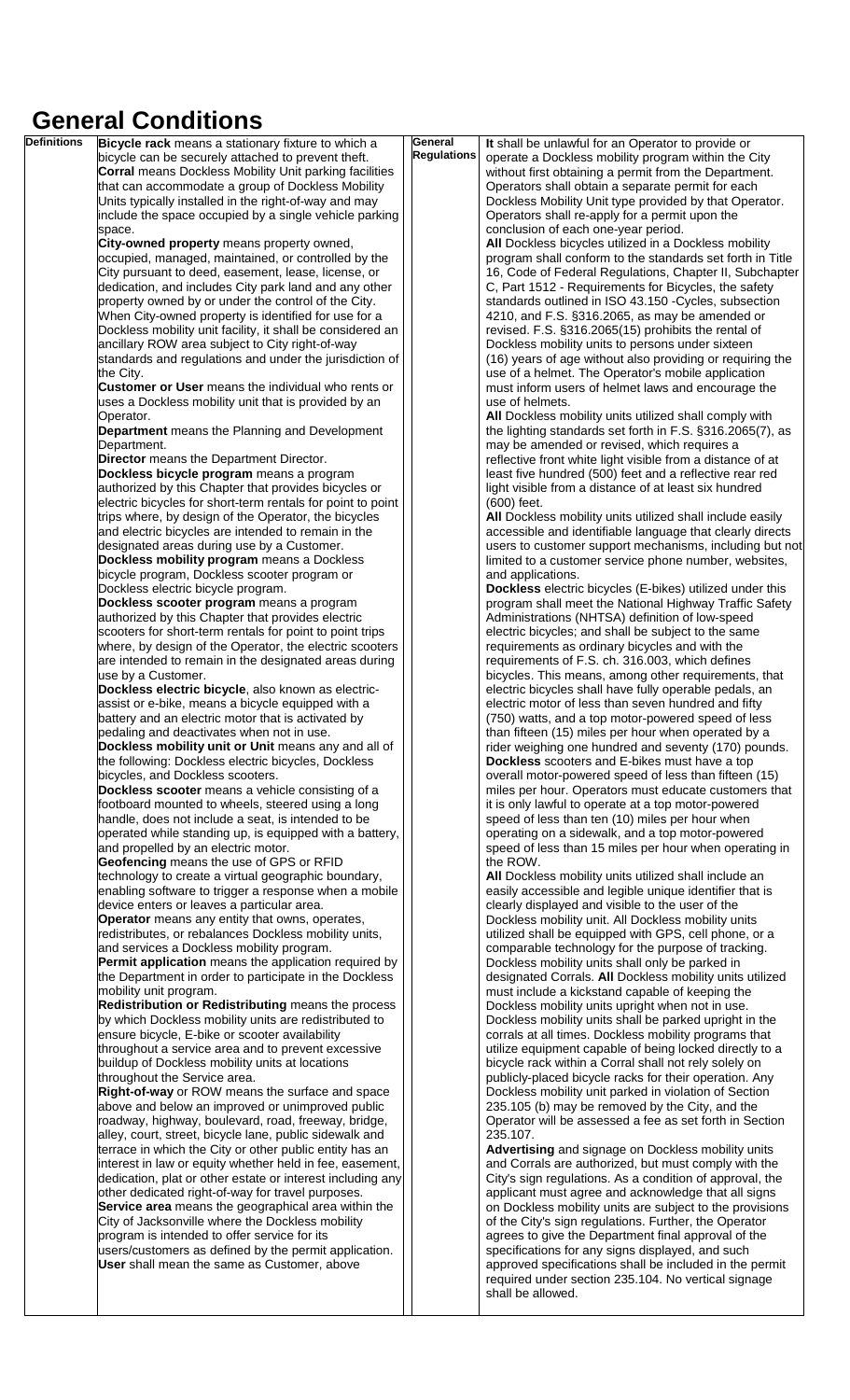| Geofencing                                    | During this pilot program, Dockless mobility units<br>are restricted to the Dockless Mobility Zone (DMZ),<br>which is approximately defined as that area from I-<br>95 east to Broad Street between Bay Street and<br>Water Street and also bordered by Broad Street<br>and the Acosta Bridge on the west, Beaver Street<br>on the north, Gator Bowl Boulevard on the east and<br>the Northbank Riverwalk on the south, but which is<br>depicted on the attached map.<br>An Operator must have the technology available to<br>limit operations to within the DMZ.<br>If Dockless mobility units operate outside the DMZ,<br>the Operator shall charge the User \$1 for every 5<br>minutes the Unit is outside the DMZ.                                                                                                                                                                                                                                                                                                                                                                                                                                                                                                                                                                                                                                                                                                                                                                                                                                                                                                                                                                                                                                                                                                                                                                                                                                                                                                                                                                                                                                                                                                                                                                                                                                                                                                                                                                                                                                                                                                                                                                                                                                                                                                                                                | <b>Fleet Size</b>                                      | Operator's initial fleet must be a minimum of one<br>hundred (100) Dockless mobility units. Operator's initial<br>fleet may not exceed more than two hundred and fifty<br>(250) Dockless mobility units. Operators may request an<br>increase to their initial fleet of up to two hundred and fifty<br>(250) Dockless mobility units no sooner than one<br>hundred and twenty (120) days after initial permitting.<br>Each request shall include a rationale and analysis to<br>justify the additional fleet size.<br>Operators shall provide the pricing structure prior to<br>start of service. Operators must provide details on how<br>users can utilize the service without a smartphone.<br>Operators must provide service throughout the<br>Dockless Mobility Zone. This includes Redistributing<br>as needed in order to maintain a reasonable level of<br>convenience in renting a Dockless mobility unit.<br>All permitted Operators shall provide real-time or semi-<br>real-time Dockless bicycle, Dockless electric bicycle,<br>and/or Dockless scooter location data via a publicly<br>accessible API in General Bikeshare Feed Specification<br>(GBFS) format per North American Bikeshare<br>Association (NABSA) guidelines. The City reserves the<br>right to post this information through a publicly available<br>portal.                                                                                                                                                                                                                                                                                                                                                                                                                                                                                                                                                                                                                                                                                                                                                                                                                                                                                                                                                                                                                                                                                                                                                                                                                                                                                                                                                                                                                                                                                                                                                                                                                                                                                                                                                                                                                                                                                                                                                                                                                                                                             |
|-----------------------------------------------|-----------------------------------------------------------------------------------------------------------------------------------------------------------------------------------------------------------------------------------------------------------------------------------------------------------------------------------------------------------------------------------------------------------------------------------------------------------------------------------------------------------------------------------------------------------------------------------------------------------------------------------------------------------------------------------------------------------------------------------------------------------------------------------------------------------------------------------------------------------------------------------------------------------------------------------------------------------------------------------------------------------------------------------------------------------------------------------------------------------------------------------------------------------------------------------------------------------------------------------------------------------------------------------------------------------------------------------------------------------------------------------------------------------------------------------------------------------------------------------------------------------------------------------------------------------------------------------------------------------------------------------------------------------------------------------------------------------------------------------------------------------------------------------------------------------------------------------------------------------------------------------------------------------------------------------------------------------------------------------------------------------------------------------------------------------------------------------------------------------------------------------------------------------------------------------------------------------------------------------------------------------------------------------------------------------------------------------------------------------------------------------------------------------------------------------------------------------------------------------------------------------------------------------------------------------------------------------------------------------------------------------------------------------------------------------------------------------------------------------------------------------------------------------------------------------------------------------------------------------------------|--------------------------------------------------------|--------------------------------------------------------------------------------------------------------------------------------------------------------------------------------------------------------------------------------------------------------------------------------------------------------------------------------------------------------------------------------------------------------------------------------------------------------------------------------------------------------------------------------------------------------------------------------------------------------------------------------------------------------------------------------------------------------------------------------------------------------------------------------------------------------------------------------------------------------------------------------------------------------------------------------------------------------------------------------------------------------------------------------------------------------------------------------------------------------------------------------------------------------------------------------------------------------------------------------------------------------------------------------------------------------------------------------------------------------------------------------------------------------------------------------------------------------------------------------------------------------------------------------------------------------------------------------------------------------------------------------------------------------------------------------------------------------------------------------------------------------------------------------------------------------------------------------------------------------------------------------------------------------------------------------------------------------------------------------------------------------------------------------------------------------------------------------------------------------------------------------------------------------------------------------------------------------------------------------------------------------------------------------------------------------------------------------------------------------------------------------------------------------------------------------------------------------------------------------------------------------------------------------------------------------------------------------------------------------------------------------------------------------------------------------------------------------------------------------------------------------------------------------------------------------------------------------------------------------------------------------------------------------------------------------------------------------------------------------------------------------------------------------------------------------------------------------------------------------------------------------------------------------------------------------------------------------------------------------------------------------------------------------------------------------------------------------------------------------------------------------------------------------------------------|
| <b>Maintenance</b><br>and<br><b>Operation</b> | Operators must comply with F.S. § 316.2065(15)<br>which prohibits the rental of Dockless mobility units<br>to persons under 16 years of age without also<br>providing or requiring the use of a helmet. The<br>Operator's mobile application must inform users of<br>helmet laws and encourage the use of helmets.<br>Dockless mobility units that are inoperable/<br>damaged or do not comply with other subsections<br>of this code must be removed within 2 hours upon<br>receipt of a complaint between the hours of 7:00<br>a.m. and 7:00 p.m., seven (7) days per week and<br>within twelve (12) hours upon receipt of a complaint<br>on holidays. An inoperable or damaged Dockless<br>bicycle, Dockless electric bicycle, or Dockless<br>scooter is one that has non-functioning features<br>(i.e., gear selectors, pedals, bell, lights, dead<br>battery) or is missing components (i.e., fenders,<br>grips, chain guards) as applicable to that vehicle.<br>An Operator whose Dockless bicycle, Dockless<br>electric bicycle, or Dockless scooter is inoperable or<br>damaged or that has non-functioning features and<br>which is removed or stored by the City is subject to<br>the storage fees set forth in section 235.107.<br><b>The City, without notice, reserves the right to</b><br>remove Dockless mobility units from the right-of-<br>way if an emergency arises. In such instances, the<br>City will attempt to notify the Operator as soon as<br>reasonably practicable thereafter.<br>Operators must detail a plan to relocate the<br>Dockless mobility units to a safe, indoor facility<br>within twenty-four (24) hours in the result of a<br>declared tropical weather event (tropical storm or<br>hurricane watch or warning, whichever comes first).<br>The plan must detail the amount of time it will take<br>to remove all Dockless mobility units from<br>circulation once a storm watch or warning has been<br>established. The City may remove any Dockless<br>mobility unit that is not relocated as required by this<br>subsection, and the Operator shall be assessed a<br>removal fee as provided in section 235.107.<br>The Operator's smartphone application and website<br>must inform users of how to safely and legally ride<br>a Dockless mobility unit, including the rights and<br>duties associated with riding on sidewalks or in<br>streets. The Operator's phone application must<br>clearly direct users to customer support<br>mechanisms, including but not limited to phone<br>numbers or websites. The Operator must provide a<br>staffed, toll-free customer service line which must<br>provide support twenty-four (24) hours per day,<br>three hundred and sixty-five (365) days per year.<br>The Operator must provide a direct customer<br>service or operations staff contact to Department<br>staff. | Indemnity<br>and<br>Insurance<br>Fees and<br>Penalties | As a condition of the permit, the Operator agrees to<br>indemnify, hold harmless and defend the City of<br>Jacksonville, its representatives, employees, and<br>elected and appointed officials, from and against all<br>liability, claims, damages, suits, losses, and expenses<br>of any kind, including reasonable attorney's fees and<br>costs for appeal, associated with or arising out of, or<br>from the permit, the use of ROW or City-owned<br>property for program operations or arising from any<br>negligent act, omission or error of the Operator, owner<br>or, managing agent, its agents or employees or from<br>the failure of the Operator, its agents or employees, to<br>comply with each and every requirement of this<br>Chapter or with any other federal, state, or local traffic<br>law or any combination of same, with the exception<br>that this condition will not apply to claims arising out of<br>the City's own negligence or willful misconduct. This<br>agreement shall be reviewed and approved by the<br>City's Risk Manager and the Office of General<br>Counsel.<br>The Operator shall provide and maintain such public<br>liability and property damage insurance to protect the<br>City of Jacksonville and its representatives, employees,<br>and elected and appointed officials, from all claims and<br>damage to property or bodily injury, including death,<br>which may arise from any aspect of the Program or its<br>operation. Such insurance shall be provided from an<br>insurance company with an A.M. Best rating of not less<br>than "A" and a financial strength rating of not less than<br>"VII," acceptable to the City's Risk Management<br>Division, and shall provide coverage of not less than two<br>million dollars (\$2,000,000.00) for bodily injury, and<br>property damage respectively per occurrence. Such<br>insurance shall be without prejudice to coverage<br>otherwise existing and shall include the City of<br>Jacksonville as additional insured via endorsement or<br>blanket coverage. The policy shall further provide that<br>coverage shall not terminate or be canceled prior to the<br>termination of the permit and license agreement without<br>thirty<br>(30) days written notice prior to the termination to the<br>City's Risk Management Division and the Director at the<br>address shown in the license. In addition, the Operator<br>shall provide additional insurance and comply with any<br>revised indemnification provision specified in the permit.<br>The Operator shall provide proof of all required<br>insurance prior to receiving a permit and upon each<br>renewal thereafter.<br>The following fees shall apply to Operators: (i) Initial<br>Permit Filing Fee - \$150 (ii) Annual Permit Renewal Fee<br>- \$100 (iii) Annual Fee - \$10 per Unit (iv) Performance<br>bond - \$80 per Unit / \$10,000 maximum (v) Unit<br>Removal Fee = \$75 per Unit (vi) Unit Storage Fee - \$25<br>per Unit, per 24- hour period, or part thereof<br>An Operator is subject to a fleet size reduction or total<br>permit revocation should the following occur: (i) If<br>violations of these General Conditions are not<br>addressed in a timely manner or; (ii) Fifteen (15)<br>unaddressed violations of these General Conditions<br>within a 30-day period or; (III) Submission of inaccurate<br>or incomplete data. |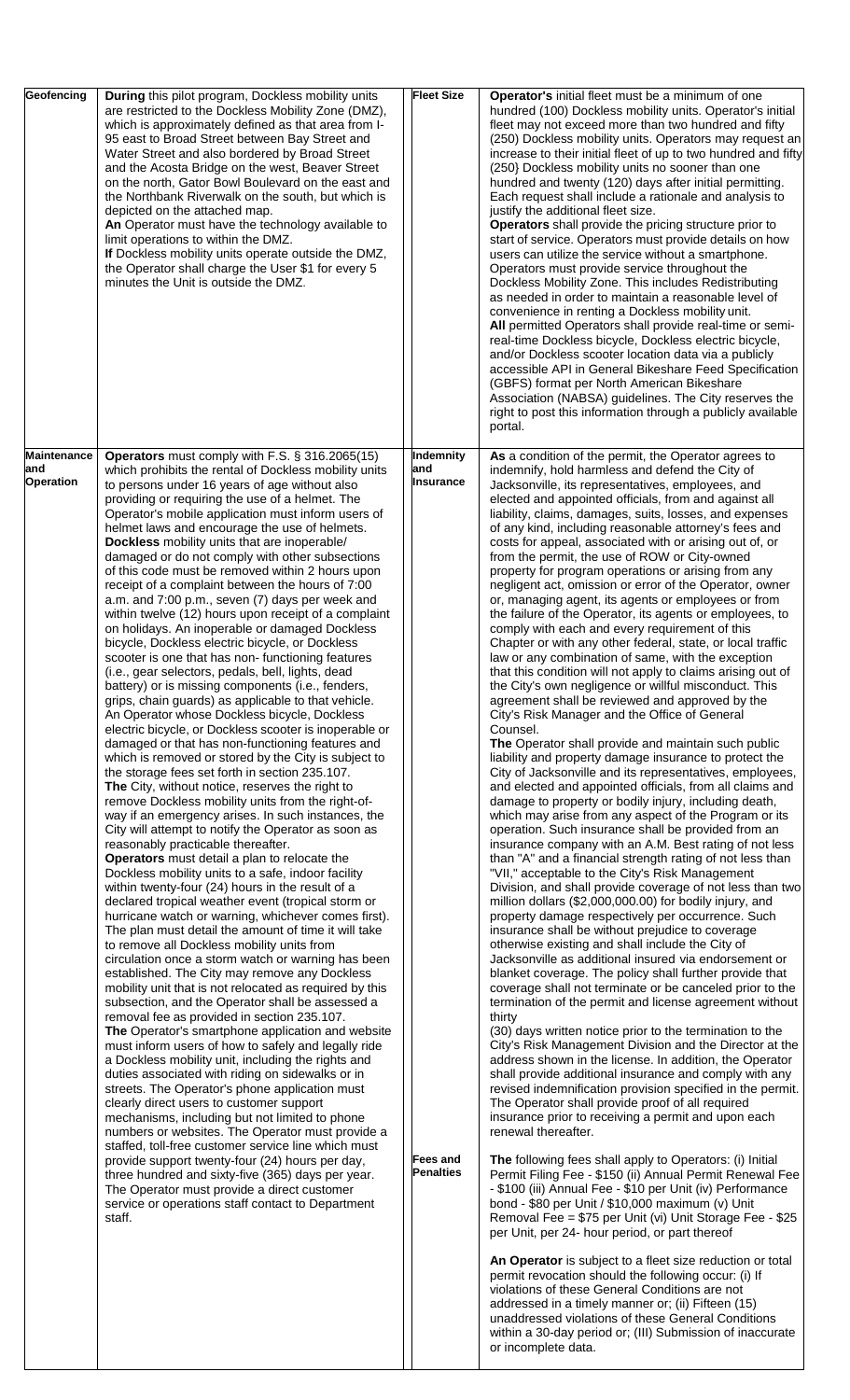# Appendix A

#### A. Signage Plan

Identify the specifications for any signs displayed on corrals and individual units. All signage must be in compliance with the City of Jacksonville's sign regulations per 656, Part 13.

#### B. Emergency Weather Equipment Relocation Plan

Operators must detail a plan to relocate the Dockless mobility units to a safe, indoor facility within twenty-four (24) hours in the result of a declared tropical weather event.

#### C. Pricing Structure Plan

Operators shall provide the pricing structure as part of the permit application. Provide details of the following:

(1) Proposed rates, including any membership plans

(2) Billing and customer service business rules for lost mobility devices

(3) Details on how users can utilize the service without a smartphone

(4) Discounted customer plans and cash payment options

#### D. Indemnity Agreement

Per sec. 235.106, as a condition of the permit, provide an indemnity agreement.

#### E. Insurance Information

Provide information on public liability and property damage insurance. Refer to Sec. 235.106 for details.

# F. Two Sample Devices

Deliver two sample devices per mode (e.g. 2 scooters and 2 bicycles; or 2 scooters; or 2 bicycles), which will be used in this piolet program. Describe commitments applicant makes to ensure that devices are safe for operation, and what permittee commits to do if a safety issue with device(s) is discovered. Devices will be inspected to verify the devices adhere to the following:

- (1) Brakes that will enable the operator to make a braked wheel skid on dry, level, clean pavement.
- (2) Front light that emits a white light, while the device is in motion, illuminates the street/road in front of the operator from a distance of 300ft in front and from the sides of the device.
- (3) Red reflector on the rear that is visible from a distance of 500 feet to the rear when directly in front of lawful upper beams of headlamps on a motor vehicle.
- (4) A white or yellow reflector on each side visible from the front and rear of the device at a distance of 200 feet.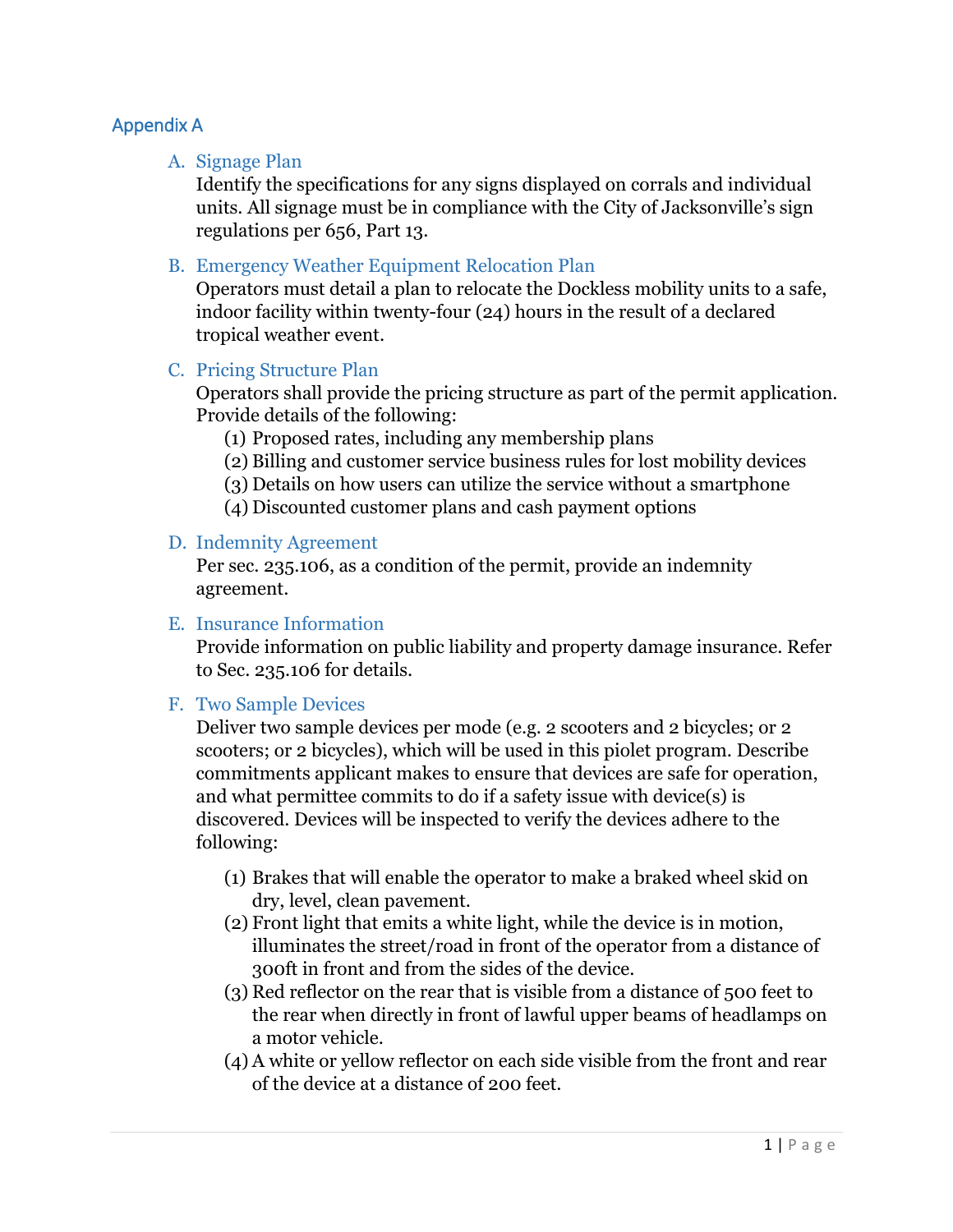# G. Operations Plan

Each applicant's Operations Plan must include the following details:

- (1) Hours of Operation;
- (2) Storage of devices during non-operational hours;
- (3) Methods for deploying and redistributing devices;
- (4) Proposed methods for avoiding over-crowding of devices in highdemand area(s);
- (5) Staffing and operations plan sufficient for the scale of proposed operations;
- (6) Plan for proper device parking;
- (7) Proposed feet size at launch;
- (8) Describe your commitments to modifying your operations in response to a major event with road closures (i.e. Jaguars football game); and,
- (9)If applicable, discuss adaptive scooter and bicycle plans to increase accessible travel options to people with carious physical disabilities.

# H. Plan for Safe Riding and Parking

Document the following:

- (1) Include information on how the permittee will educate their employees and device users regarding state and local laws governing the safe operation and parking of devices.
- (2)Include information how the permittee will instruct customers how to park a scooter and bike properly.
- I. Recharging, Maintenance, Cleaning, and Sustainability Plan
	- (1) Describe how scooters/bikes will be recharged
		- a. Describe how staff and/or independent contractors will know when a scooter/bike needs to be recharged. Describe any information and training you will provide to staff and/or contractors concerning safe charging practices.
		- b. Describe how you will educate and train staff and/or independent contractors on how to safely and legally park when retrieving scooters/bikes for recharging, rebalancing, or maintenance.
		- c. Describe your commitments to minimize potential negative impacts (i.e. congestion, double parking, excessive vehicle-miles traveled) associated with practices related to collecting, redistributing, and recharging scooters/bikes.
	- (2) Provide a complete Life-Cycle Analysis (LCA) of your scooter and bike model(s) to be deployed, or describe how you plan to conduct and share a life-cycle analysis with the City of Jacksonville within 6 months of permit issuance. Your LCA must include the following:
		- a. Two distinct phases: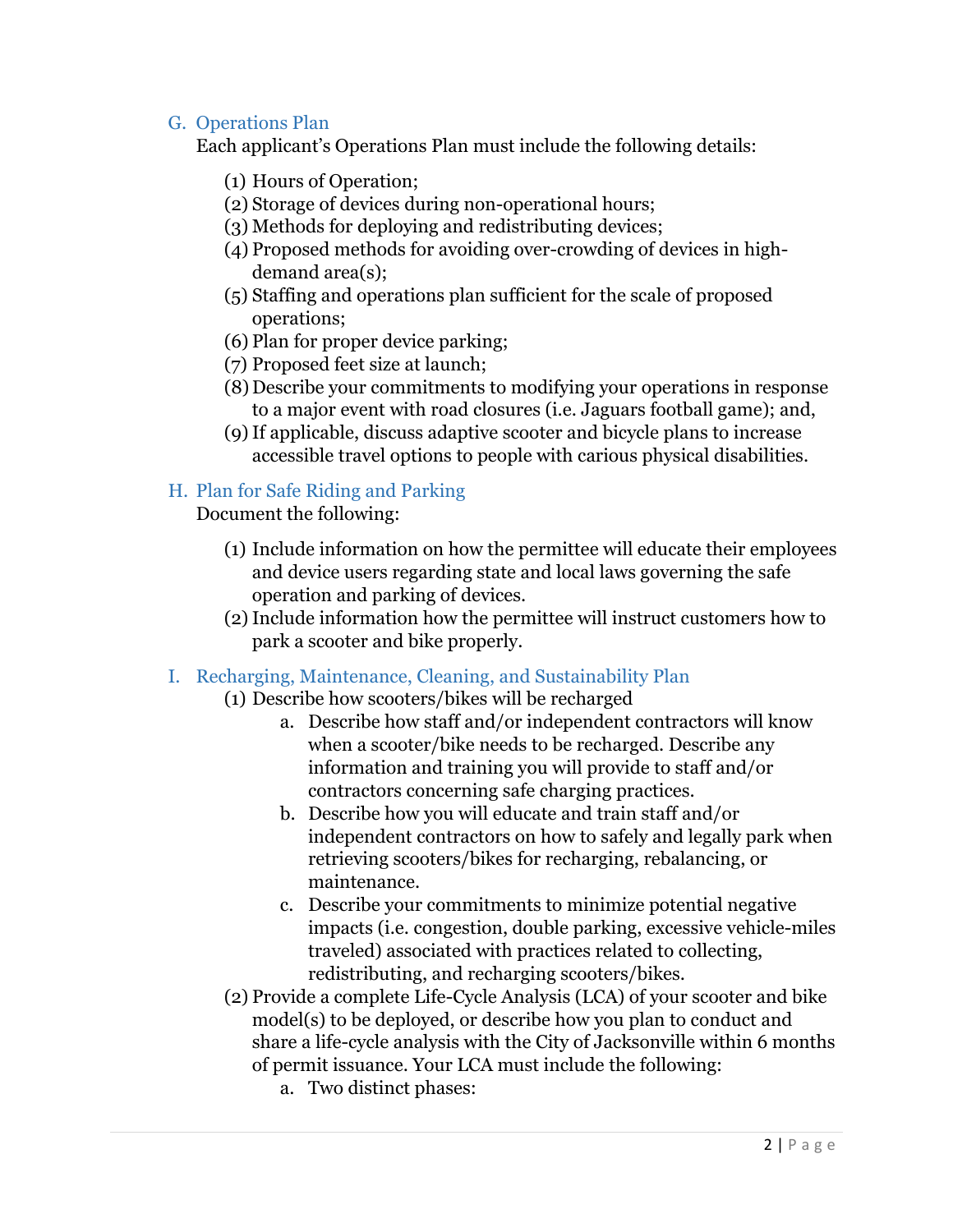- i. Inventory Analysis
- ii. Impact Assessment
- b. Life expectancy of component parts, including but not limited to the following:
	- i. Deck / Frame
	- ii. Wheels & Tires
	- iii. Motor
	- iv. Battery
- c. Describe the applicant's approach to maintenance, cleaning, and repair of devices, safety check protocols, and minimum standards for repair and cleaning. If applicant plans to use independent contractors for these services, include how you will train independent contractor to execute applicant's approach.
- d. Describe procedures for customers to notify the company that there is a safety or maintenance issue with a device, and procedures for removing that device from service until it is inspected.
- e. Describe how you will take responsibility for devices throughout their life cycles by properly managing hazardous components including batteries, reducing the need for new devices through repair, redistributing for reuse, and recycling or other properly disposing of all component parts.
- f. Describe your commitments to ensure scooters do no befoul the environment. This includes, but is not limit to, your commitments to respond to reports that scooters are found in the St. Johns River or another body of water.
- J. Hiring and Labor Plan
	- (1) Describe the staffing plan, including hired staff and contractors, for operation and maintenance of your micro-mobility and bicycle program.
	- (2) Describe employment standards, whether independent contractors or fulltime employees. If independent contractors will be used, describe the incentive structure you will implement for charging scooters and/or bicycles and/or performing operations duties.
	- (3) Describe how permittee's hiring plan will comply with state and local laws, and best practices regarding equal opportunity, local hiring, and fair wages.
	- (4) Describe how permittee will be transparent with any contractors in regards to hourly rate and net of job related expenses.
	- (5) Describe the skills and training procedures for staff and contractors.
	- (6) Provide information on how the harmony between labor and operations will be consistent with distribution, operations, and maintenance; and information regarding employee work hours, working conditions, and wages.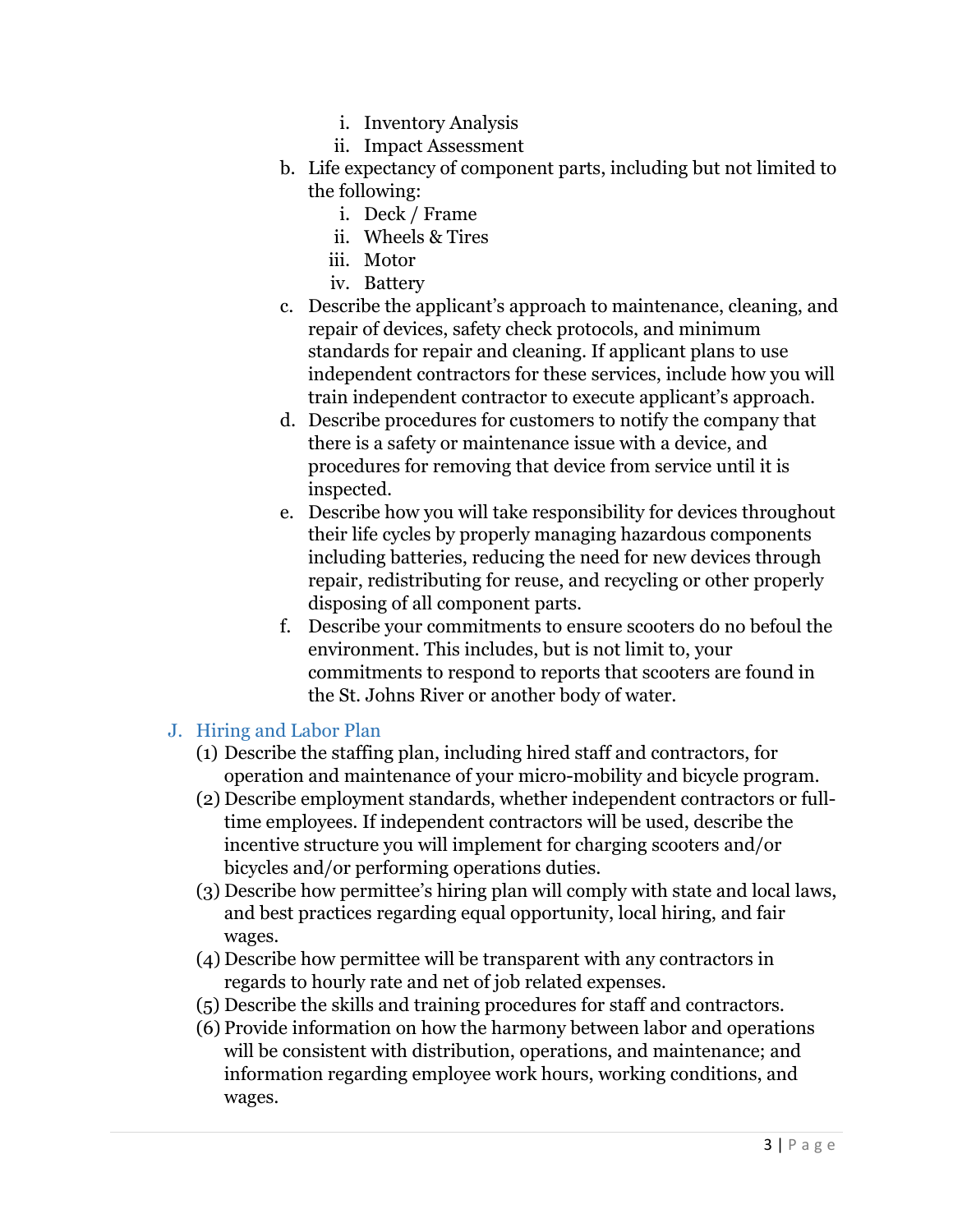# K. Community Engagement Plan

- (1) Provide a community engagement plan with how the permittee will engage with the surrounding urban core neighborhoods with the intention of expanding beyond the Downtown boundary after the one-year piolet program. The community engagement plan shall accomplish the following:
	- a. Provide the public with comprehensive, well-communicated information;
	- b. Ensure that community concerns are regularly heard and considered by holding listening sessions;
	- c. Incorporate community feedback and priorities to the maximum extent possible through partner-read programs (i.e. culture and arts to showcase and celebrate neighborhood and community heritage, safety courses, promotional opportunities for local small business to generate foot traffic, and generate employment opportunities for formerly incarcerated people and immigrant communities—along with internship opportunities for youth and other people entering the work force);
	- d. Prioritize equitable outreach practices to center voices of those from low-income communities, communities of color, and other historically marginalized groups;

# L. Data Sharing Plan

- (1) Review Sec. 235.104(f) Dating sharing requirements
	- a. Also include the following information, to be sent on a monthly basis:
		- i. Source of electricity used to recharge scooters, and/or location(s) where charging occurs;
		- ii. The number of batteries disposed and location of disposal;
		- iii. Vehicle Miles Traveled (VMT) for operations vehicles performing cleaning, maintenance, repair, recharging, rebalancing tasks; and,
		- iv. A few-wide average number of kilowatt hours per mile per device.
- (2) Permittee will keep a record of reported collisions broken down by severity. These records will be sent on a monthly basis.
- (3) Permittee will keep a record of maintenance activities, including by not limited to scooter/bike identification number and maintenance performed. These records will be sent on a monthly basis.
- (4) Permittee shall share personally identifiable information in the permittee's possession about a device user with the City where there is an injury alleged to be related to a device, or a claim or lawsuit against the City and the device user may have information about, or responsibility for, the claim.